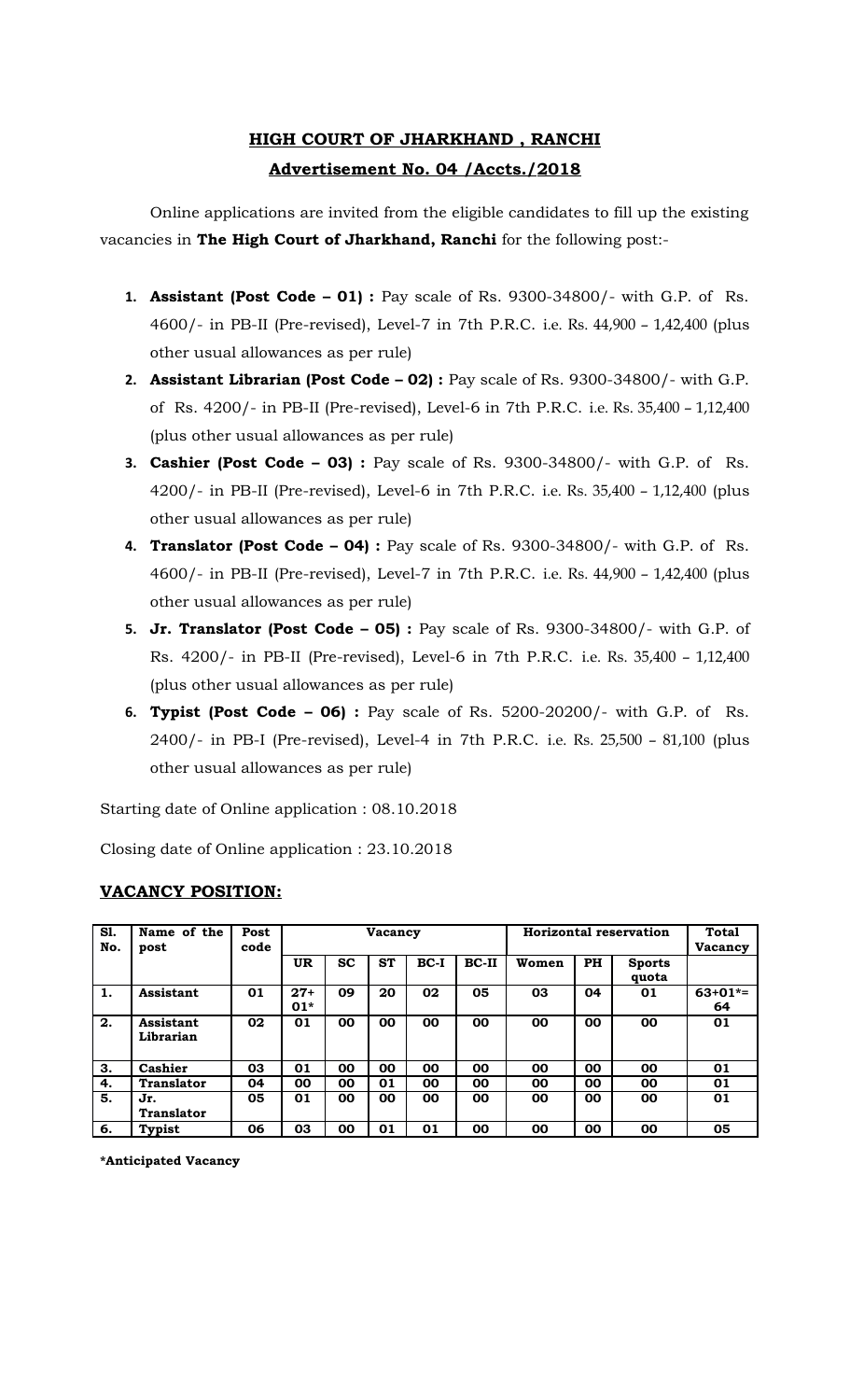### **ELIGIBILITY CRITERIA**

- **1. Assistant (Post Code 01) :** Graduate from recognized University having knowledge of working on computers with sound knowledge of typing in computer
- **2. Assistant Librarian (Post Code 02) :** Graduate from a recognized University in Library Science
- **3. Cashier (Post Code 03) :** Commerce/Economics Graduate from a recognized university
- **4. Translator (Post Code 04) :** Graduate from a recognized University
- **5. Jr. Translator (Post Code 05) :** Graduate from a recognized University
- **6. Typist (Post Code 06) :** Graduate from a recognized University having typing speed of 40 words per minute in English. Preference will be given to the candidates having knowledge of typing in Hindi also.

| Category              | Lower Age Limit | <b>Upper Age Limit</b> | <b>Upper Age Limit</b> |                        |
|-----------------------|-----------------|------------------------|------------------------|------------------------|
|                       |                 |                        | Women                  | Differently Abled (PH) |
| Un-Reserved           | 18              | 35                     | 38                     | 40                     |
| $B.C-I$               | 18              | 38                     | 38                     | 43                     |
| $B.C-II$              | 18              | 38                     | 38                     | 43                     |
| <b>Schedule Caste</b> | 18              | 40                     | 40                     | 45                     |
| <b>Schedule Tribe</b> | 18              | 40                     | 40                     | 45                     |

#### **AGE: AS ON 01.08.2018**

 *Reservation policy of the State Government will apply and the benefit of same shall be given to the candidates belonging to the State of Jharkhand only. The candidates of the other State or Union Territories shall not get the benefit of reservation irrespective of any Caste they belong to. They shall be treated as General Category candidate. Therefore, such candidates are advised to fill up the Online application form under Un-Reserved Category and to tick in the box for 'UR' only.*

#### **FACILITIES FOR DISABLED CANDIDATES:**

The persons suffering from Visual disability and Locomotive disability will be provided a Scribe on their demand. The additional time @ 20 minutes per hour will be provided to all the physically disabled candidates.

The Shrutilekhak/ Scribe will be provided to the disabled candidates under the following conditions :-

(i) The Shrutilekhak/ Scribe will be provided only to those candidates, who come under the category of PH-Cerebral Palsy or Vision impairment which should be clearly mentioned in their Admit Cards in the column of Category of PH.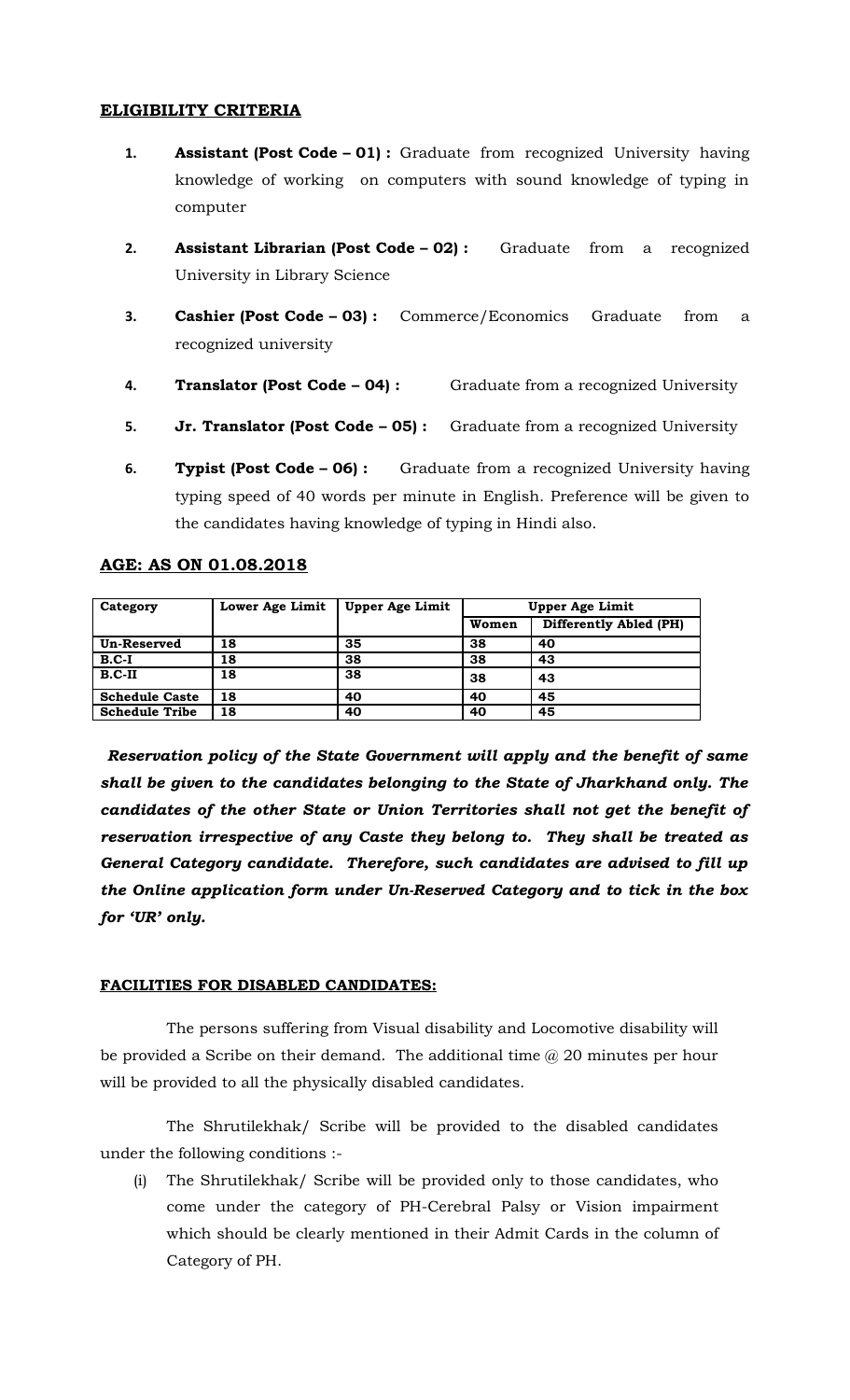- (ii) The arrangement of Shrutilekhak/ Scribe shall be made by the disabled candidates themselves.
- (iii) The educational qualification of the Shrutilekhak/ Scribe must be one grade low than that of the educational qualification required for recruitment and he shall not be a close relative of the candidate.
- (iv) The marks obtained by the Shrutilekhak/ Scribe in his last Educational Examination must be below 50%
- (v) **For availing the facility of Shrutilekhak/ Scribe, the disabled candidate shall submit an application and detail of the Shrutilekhak/ Scribe arranged by himself in prescribed format (Appendix - III) with the self attested disability certificate before the Centre Superintendent of the Examination Centre mentioned in the Admit Card one day prior to the date of examination.**
- (vi) The disabled candidate have to be present at the Examination centre with the Shrutilekhak/ Scribe before 90 minutes from the examination time. In case they will come without Shrutilekhak/ Scribe, they will not get the benefit of Shrutilekhak / Scribe and they will be self responsible for this.
- (vii) The Centre Superintendent shall provide additional time to the disabled candidates @ 20 minutes for each hour of examination.
- (viii) The facility of Shrutilekhak/ Scribe will not be provided to candidates suffering from Locomotive disability & Cerebral Palsy having writing capacity of more than 40% but partially affected. However, they will get additional time @ 20 minutes for each hour of examination.
- (ix) The facility of Shrutilekhak / Scribe will be provided to the disabled candidates only on submission of application in this regard before the Centre Superintendent of the Examination Centre mentioned in the Admit Card one day prior to the date of examination. No application shall be accepted for this purpose on the date of examination.

## **ENCLOSURES TO BE SUBMITTED IN THE SPACE PROVIDED ON THE ONLINE APPLICATION:**

- 1. A Scanned Photograph and signature of the candidate.
- 2. A scanned copy of the Matriculation Certificate in proof of date of Birth.
- 3. A scanned copy of Provisional/Original degree Certificate of Graduation.
- 4. A scanned copy of certificate of Diploma in Computer Application from a recognized institute (for post code- 01).
- 5. A scanned copy of typing certificate showing typing speed of 40 words per minute in English issued from a recognized Institution and typing certificate showing typing speed in Hindi issued from a recognized Institution if available (for Post Code – 06 only).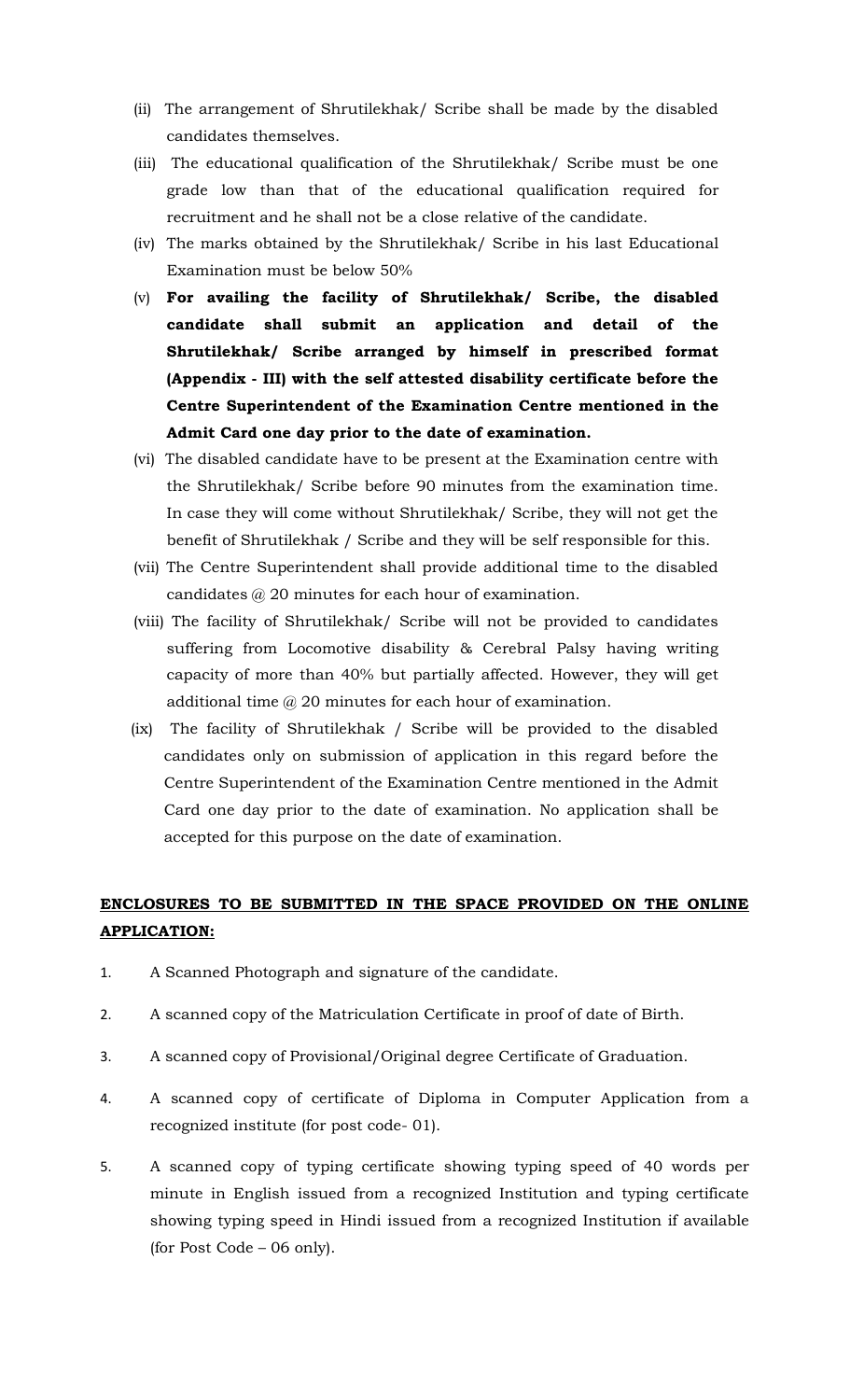- 6. A scanned copy of the caste certificate in prescribed form as per norms of the State Government issued by the Deputy Commissioner or SDO (Sub-Divisional Officer), verified and countersigned by the Deputy Commissioner in case issued by SDO (for reserved category only).
- 7. Details regarding size, dimension and format of uploading of documents etc.:

| S1. | Documents name                                  | Document                | Document          | Format                    |
|-----|-------------------------------------------------|-------------------------|-------------------|---------------------------|
| No. |                                                 | size                    | dimension         |                           |
| 1.  | photograph of<br>Scanned<br>Colour<br>applicant | than<br>Less<br>2Mb     | 200x300<br>pixels | <b>JPG or PNG</b><br>only |
| 2.  | Applicants signature in black ink               | than<br>Less<br>2Mb     | $140x60$ pixels   | <b>JPG or PNG</b><br>only |
| 3.  | Scanned certificates of applicant               | 2Mb/<br>Max<br>document | Not applicable    | <b>JPG or PNG</b><br>only |

## **FEE:**

- i. Rs. 500/- (Five Hundred only) for Un-Reserved Category, B.C-I &B.C-II Category, separately for each of the post applied for;
- ii. Rs. 125/- (One Hundred and Twenty Five Only) for SC and ST Category candidates, separately for each of the post applied for;

Details with regard to payment of fee:

- 1. Payment gateway Name : Insta Mojo
- 2. Payment option will be : (a) Debit Card (b) Credit Card (c) Net Banking

## **Note: Fee once paid will not be refunded in any circumstances.**

## **IMPORTANT**

- **1.** Online application is to be filled up in English only.
- **2.** Separate online applications may be filled up for each post.
- **3.** The candidates should possess sound health, good moral character and should not be involved in or related to any criminal case or any type of offence/ act involving moral turpitude.
- **4.** Candidate is advised to go through the requirements of eligibility, age etc. and satisfy himself/ herself that he/ she is eligible before applying. Copies of supporting documents will be sought only from those candidates who qualify for Viva-Voce. At the time of scrutiny, if any claim made in the application is not found substantiated, the candidature will be cancelled and no further claim will be entertained in this regard. The High Court's decision in this regard shall be final and binding.
- **5.** The candidate must write his/ her name, date of birth, father's name strictly as given in the Matriculation/  $10<sup>th</sup>$  Certificate, otherwise, his/ her candidature will summarily be rejected/ cancelled at the time of scrutiny of application forms/ Document verification at the time of Personality Test/ Viva-Voce or at any stage/ Level it comes into the notice of the High Court of Jharkhand, Ranchi.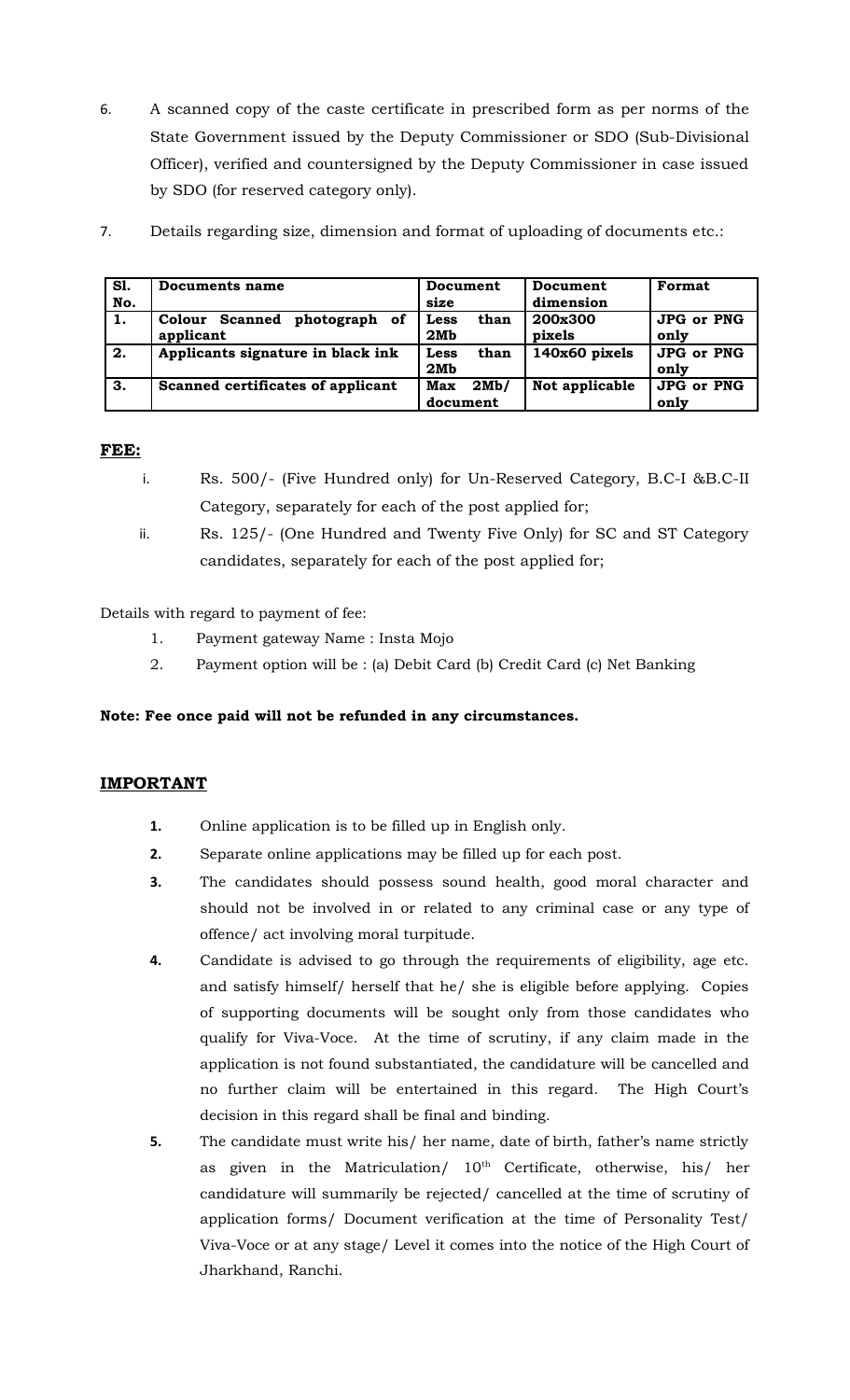- **6.** Application with illegible/ blurred photograph/ documents and/ or signature will be rejected.
- **7.** Incomplete application or applications not conforming to the aforesaid prescribed requirements shall be rejected and no further communication will be entertained in this regard.
- **8.** Request for change/ correction in any particulars in the application form, once submitted finally will not be entertained under any circumstances.
- **9.** The Admit Cards indicating the date of Examination and venue shall be downloaded from the Official Website of the High Court of Jharkhand by the candidates individually.
- **10.** The Skill Test of Typewriting shall be taken on Computer which shall be provided by the examining authority.
- **11.** No advance copy of application will be accepted.
- **12.** Candidate is not required to send the printout of duly filled application form or any documents to the High Court of Jharkhand, Ranchi. Candidate is suggested to keep a printout of the duly filled application with himself/ herself for future reference.
- **13.** Candidates are requested to retain with themselves, the UTR (Unique Transaction Reference) number which will be generated on payment of prescribed examination fee.
- **14.** The High Court shall have authority to postpone or cancel the recruitment process without mentioning reason at any time and the decision of the Court for recruitment shall be final and binding on all concerned and no communication shall be entertained in this regard.
- **15.** The information regarding venue and date of the Written Exam, Skill/ Typing Test, Personality/ Viva-Voce and information for downloading of Admit cards will be uploaded later on, in the Official Website of the High Court of Jharkhand, Ranchi.
- **16.** The appointment will be made strictly from the panel of successful candidates prepared on the basis of merit.
- **17.** The merit list of the candidates for the purpose of appointment shall be prepared on the basis of a written test followed by a Computer Skill Test and Personality Test/ Viva-Voce for Post Code – 01 and Written Test followed by Viva-Voce for Post Code – 02 to 05 and Written Test followed by typing Test for Post Code – 06. i.e. Typists.
- **18.** Canvassing in any form shall result in rejection of the candidature.

 **By order, Sd/- Registrar General**

**Date : 22.09.2018**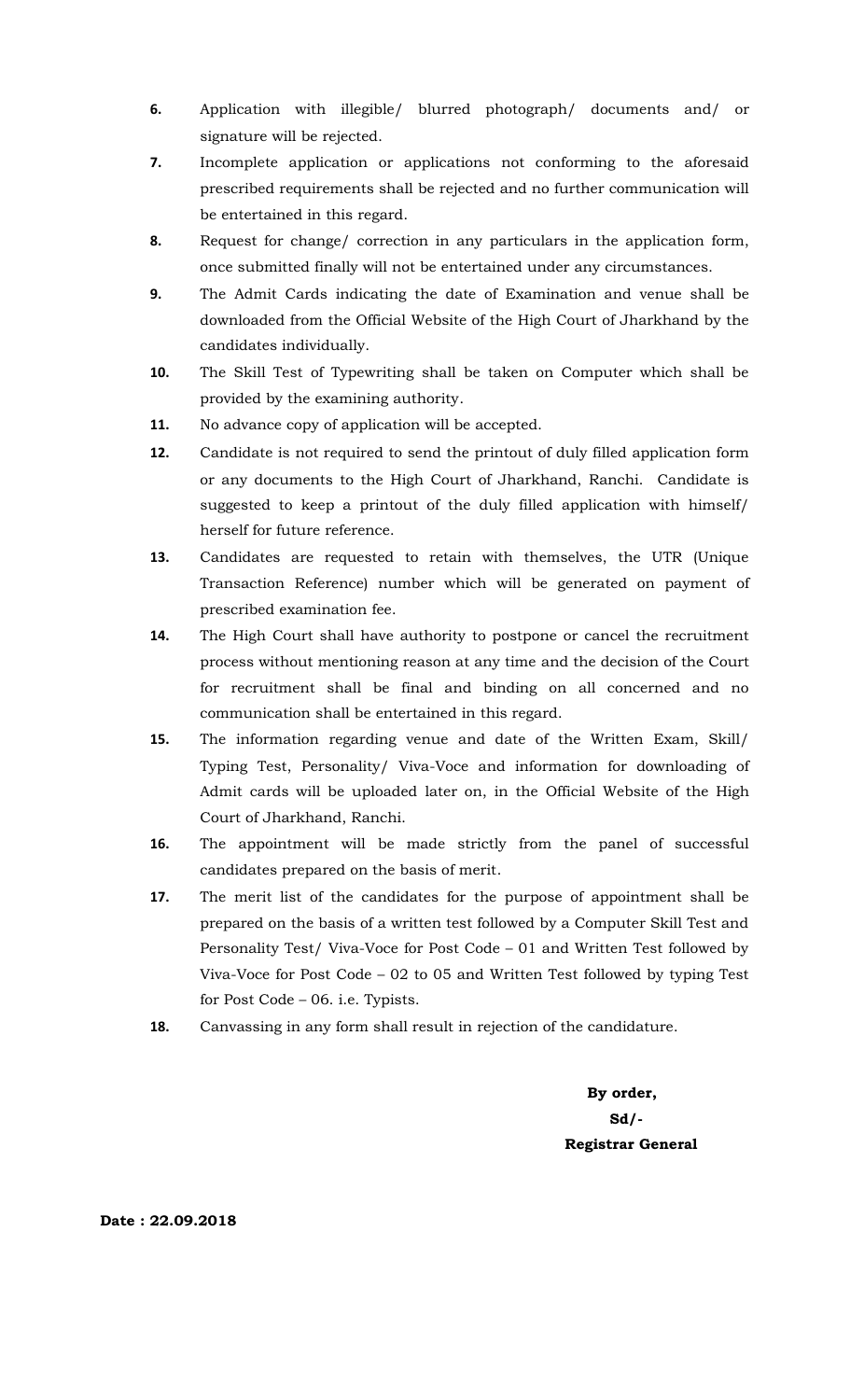## **Format**

## **Application Form**

(separate applications are to be filled up for each post)

| Post applied for :                                   |                                                                                                                                                                                                      |             |            |                |  |  |  |  |  |
|------------------------------------------------------|------------------------------------------------------------------------------------------------------------------------------------------------------------------------------------------------------|-------------|------------|----------------|--|--|--|--|--|
| 1. Assistant                                         |                                                                                                                                                                                                      |             |            |                |  |  |  |  |  |
|                                                      |                                                                                                                                                                                                      |             |            |                |  |  |  |  |  |
| 2. Assistant Librarian<br>3. Cashier                 |                                                                                                                                                                                                      |             |            |                |  |  |  |  |  |
| 4. Translator                                        |                                                                                                                                                                                                      |             |            |                |  |  |  |  |  |
| 5. Jr. Translator                                    |                                                                                                                                                                                                      |             |            |                |  |  |  |  |  |
| 6. Typist                                            |                                                                                                                                                                                                      |             |            |                |  |  |  |  |  |
|                                                      |                                                                                                                                                                                                      |             |            |                |  |  |  |  |  |
|                                                      | Father's/Husband's name (tick whichever applicable) : _______________                                                                                                                                |             |            |                |  |  |  |  |  |
|                                                      |                                                                                                                                                                                                      |             |            |                |  |  |  |  |  |
|                                                      | Address                                                                                                                                                                                              | with<br>Pin | Code       |                |  |  |  |  |  |
|                                                      | $\begin{minipage}{.4\linewidth} Nationality: \begin{tabular}{ c c c } \hline \multicolumn{3}{ c }{\textbf{Nationality:}} \end{tabular} \end{minipage}$<br>Educational & Professional Qualifications: |             |            |                |  |  |  |  |  |
|                                                      | Name of                                                                                                                                                                                              | Year of     | % of marks |                |  |  |  |  |  |
| Permanent<br>Date of Birth:<br>Examination<br>Passed | Board/University                                                                                                                                                                                     | passing     |            | Class/Division |  |  |  |  |  |
|                                                      |                                                                                                                                                                                                      |             |            |                |  |  |  |  |  |
|                                                      |                                                                                                                                                                                                      |             |            |                |  |  |  |  |  |
|                                                      |                                                                                                                                                                                                      |             |            |                |  |  |  |  |  |
|                                                      |                                                                                                                                                                                                      |             |            |                |  |  |  |  |  |
|                                                      |                                                                                                                                                                                                      |             |            |                |  |  |  |  |  |
|                                                      |                                                                                                                                                                                                      |             |            |                |  |  |  |  |  |

- 13. Typing knowledge for Post Code 06 only (tick whichever applicable) : a. English only
	- b. English & Hindi both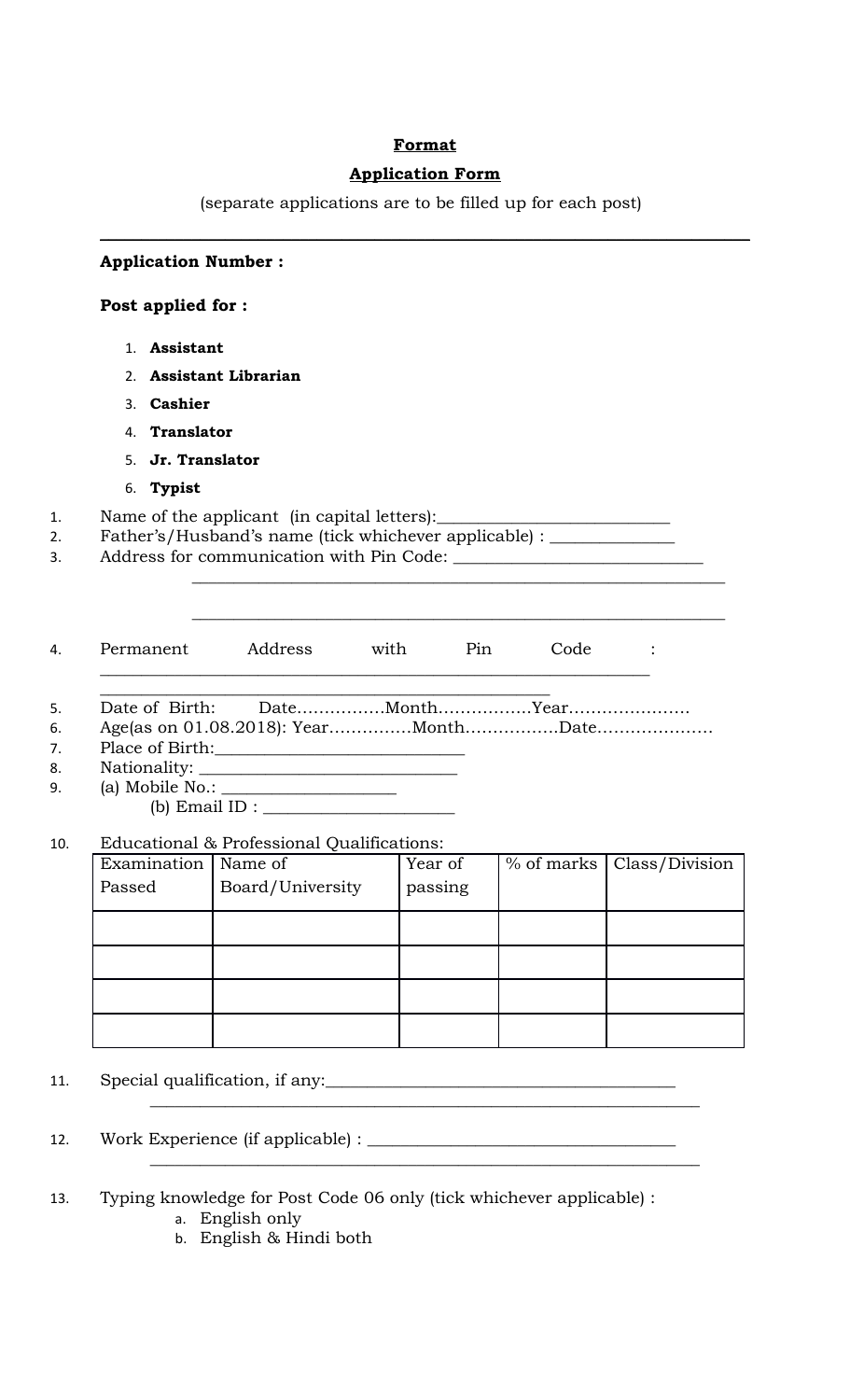14. Category (please Tick)

- a. UR:
- b. B.C-I :
- c. B.C.-II :
- d. S.C.:
- e. S.T.:

15. Sex (please specify): ……………………………..

16. Whether handicapped, if yes tick the type and mention the % of disability :- \_\_\_\_\_\_\_\_\_\_\_\_\_\_\_\_\_\_\_\_\_\_\_\_\_

- a) blindness or low vision
- b) hearing impairment
- c) locomotor disability or cerebral palsy

17. Whether presently serving in any Govt. Institution/ Undertaking (Yes/No):

If yes,

 $\overline{\phantom{a}}$  , where  $\overline{\phantom{a}}$  , where  $\overline{\phantom{a}}$  , where  $\overline{\phantom{a}}$ 

- a) Name of Department/Institution:
- b) Name of Post held:
- c) Since:
- 18. Fee Details (Transaction Id/ Reference No./ Amount of Fee paid/ Paid  $\mathrm{On:}\ \_$
- 19. Documents uploaded

Name of the document – Matriculation Certificate/ Graduation degree certificate/ Certificate showing knowledge of working on computers i.e. DCA/ DCA+ of at least 6 months duration (if applicable)/Typing Certificate showing typing speed of minimum 40 words per minute in English (if applicable)/ Typing Certificate showing typing speed in Hindi (if available)/ Caste Certificate showing the place of residence (if applicable)/ Disability certificate (if applicable)/ Certificate showing achievement in sports (if applicable)

#### **Declaration**

 It is hereby declared that the information furnished by me herein above is true to my personal knowledge and belief. It is also declared that neither Criminal case is pending against me nor I have ever been punished by any Court of law, nor I am involved in or related with any Criminal case for any offence involving moral turpitude. I know that if anything stated herein above turns out to be false, the High Court of Jharkhand may cancel my candidature at any stage of selection process and may debar me from appearing in the examination at its sole discretion. I further declare that if I obtain appointment on any false or incorrect information, my appointment shall be terminated/ cancelled and I shall be liable for prosecution under the Law.

| Date: |  |
|-------|--|
|       |  |

Place: \_\_\_\_\_\_\_\_\_\_\_\_\_\_

**Signature of Candidate**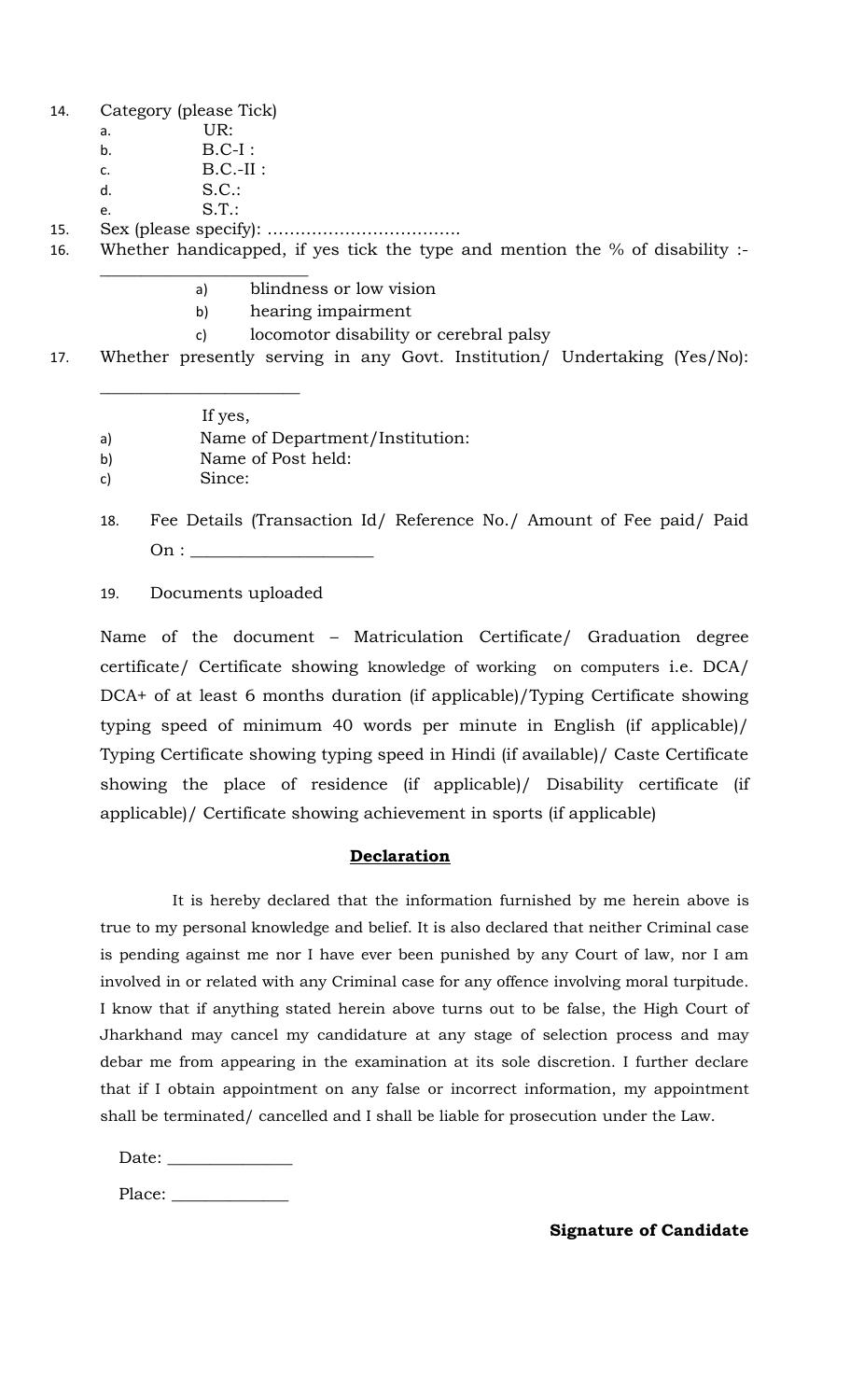#### **APPENDIX - I**

#### **Detail of Shrutilekhak / Scribe**

- 1. Name of Applicant \_\_\_\_\_\_\_\_\_\_\_\_\_\_\_\_\_\_\_\_\_\_\_\_\_\_\_\_\_\_\_\_\_\_\_\_\_\_\_
- 2. Roll No. \_\_\_\_\_\_\_\_\_\_\_\_\_\_
- 3. Type and percentage of disability –
- 4. Name of the Examination Centre –
- 5. Examination Room No. (do not fill it)
- 6. Name of Shrutilekhak / Scribe –
- 7. Name of Father / Husband of Shrutilekhak / Scribe –
- 8. Address of Shrutilekhak / Scribe
- 9. Date of birth of Shrutilekhak / Scribe –
- 10. Educational qualification of Shrutilekhak / Scribe :-

| of<br><b>Name</b><br><b>Examination</b><br>or Course | <b>Stream</b> | <b>Year</b> | Passed /<br><b>Studying</b> | Class/<br>Division<br>%<br>And<br>of<br>marks | Name of the<br>University |  | Board/ |
|------------------------------------------------------|---------------|-------------|-----------------------------|-----------------------------------------------|---------------------------|--|--------|
|                                                      |               |             |                             |                                               |                           |  |        |

I \_\_\_\_\_\_\_\_\_\_\_\_\_\_\_\_\_\_\_\_\_\_\_\_\_\_\_\_ Certifiy that the Shrutilekhak / Scribe Mr. / Mrs. / Ms.  $\frac{1}{\sqrt{1-\frac{1}{n}}}\$  is only  $12^{\text{th}}$  / Intermediate passed and he / she is not my closed relative. I know that if anything stated herein above turns out to be false, the High Court of Jharkhand may cancel my candidature at any stage of selection process and may debar me from appearing in the examination at its sole discretion. Further, I know that if I obtain appointment under these Rules, based on any false or incorrect information, my appointment shall be terminated / cancelled and this may also entail my prosecution under Criminal/Penal Laws.

Signature of Shrutilekhak/ Scribe Signature of the Candidate

Signature of Invigilator Signature of Examination Superintendent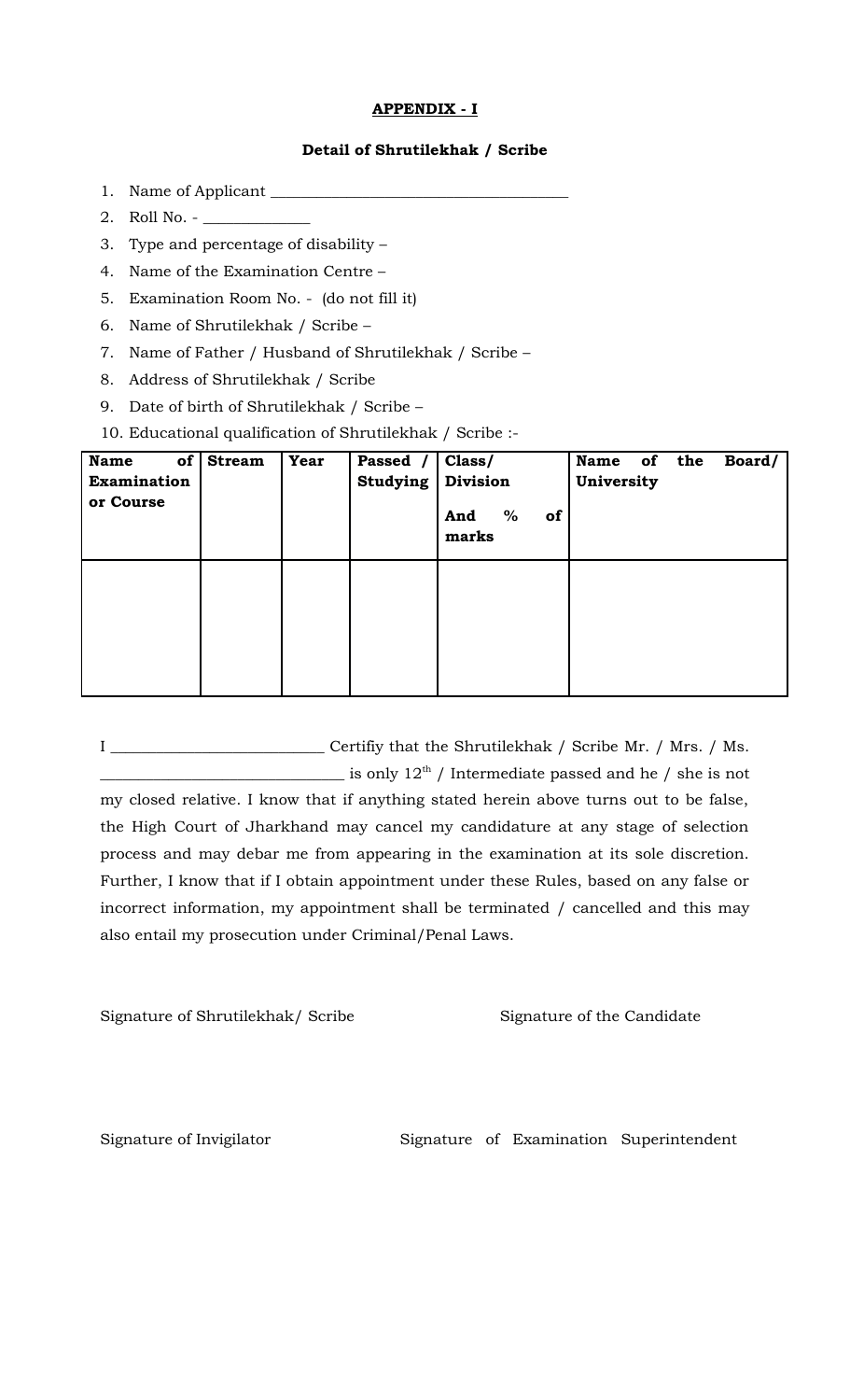## **Scheme of Examination & Syllabus and other details**

## **1. ASSISTANT (Post Code – 01)**

#### **Scheme of Examination :**

| <b>S1.</b><br>No. | <b>of</b><br><b>Name</b><br><b>Test</b> | <b>Marks</b>                   | <b>Duration of Test</b>                                                                                                    | <b>Qualifying Marks</b>                                                       |
|-------------------|-----------------------------------------|--------------------------------|----------------------------------------------------------------------------------------------------------------------------|-------------------------------------------------------------------------------|
| 1.                | Written<br><b>Test</b>                  | 90 marks                       | time $\omega$ 20 minutes<br>per hour will be<br>provided to<br>the<br>candidates<br>οf<br>physically disabled<br>Category) | 2 Hours (additional   Gen (UR), BC-I & BC-II<br>$-40\%$ and SC, ST $-$<br>30% |
| 2.                | Computer<br><b>Skill Test</b>           | Qualifying in<br><b>Nature</b> | 5 Min                                                                                                                      | 100 words $\omega$ 20 words<br>per minute                                     |
| 3.                | Viva-Voce                               | 15 marks                       |                                                                                                                            | 5<br>for<br>marks<br>all<br>categories                                        |

#### **Syllabus for Written Examination:**

- 1. Group 1- General English comprising of English Comprehension, English Essay, English paragraph writing and English word power (30 marks)
- 2. Group 2 Objective General Knowledge (30 marks)
- 3. Group 3 Numerical ability and reasoning Test including Mathematical test of Matric Standard (30 marks).

#### **Computer Skill Test**

- i. Computer Skill test will be qualifying in nature. The merit list of the candidates for the purpose of appointment may be prepared on the basis of a written test to be followed by a test for working on computers and knowledge of typing on computers and Viva-Voce test**.**
- ii. Only the candidates getting the qualifying marks in the written test shall be called for Viva-Voce test and test for working on computers and knowledge of typing on computers.
- iii. The candidates will be asked to Type the written passage of 100 words  $@$  20 words per minute and to have to burn the same in a Compact disc.

#### **2. ASSISTANT LIBRARIAN (Post Code – 02):**

#### **Scheme of Examination :**

| <b>S1. No.</b> | <b>Name</b><br><b>Test</b> | of   Marks | <b>Duration</b><br><b>Test</b> | of   Qualifying Marks                                 |
|----------------|----------------------------|------------|--------------------------------|-------------------------------------------------------|
| 1.             | Written<br><b>Test</b>     | 90 marks   | $\vert$ 2 Hours                | Gen (UR), BC-I & BC-II $-$ 40% and<br>$SC, ST - 30\%$ |
| 2.             | Viva-Voce                  | 10 marks   |                                | 40 % for all categories                               |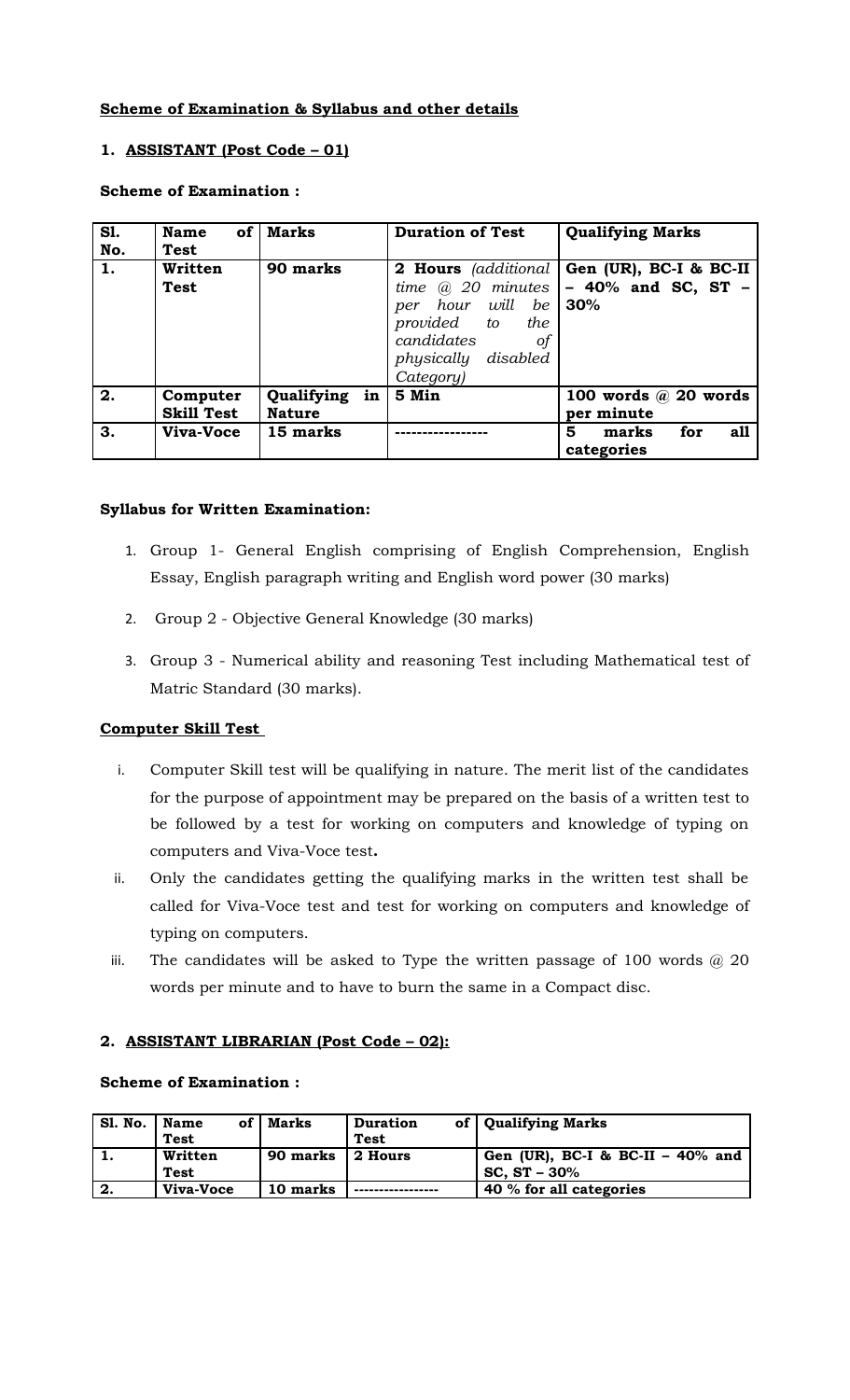### **Syllabus for Written Examination :**

- 1. Group 1: Library Science/ Circulation work/ Fundamental Categories, Facet Analysis and Sequence/ kinds of entries/ Indexing and abstracting Periodicals/ Library and Information Network (30 marks)
- 2. Group 2: Objective General Knowledge (30 marks)
- 3. Group 3: Numerical Ability and Reasoning Test including Mathematical Test of Matric Standard (30 marks)

## **3. Cashier (Post Code – 03):**

## **Scheme of Examination :**

| <b>S1.</b> | <b>Name</b><br><b>of</b> | Marks | <b>Duration</b> | of   Qualifying Marks          |
|------------|--------------------------|-------|-----------------|--------------------------------|
| No.        | <b>Test</b>              |       | <b>Test</b>     |                                |
| 1.         | Written                  | 90    | 2 Hours         | Gen (UR), BC-I & BC-II $-40\%$ |
|            | <b>Test</b>              | marks |                 | and SC, $ST - 30\%$            |
| 2.         | Viva-Voce                | 10    |                 | 40 % for all categories        |
|            |                          | marks |                 |                                |

## **Syllabus for Written Examination :**

- 1. Group 1: Micro and Macro Economic Theories, Indian Economy and International Trade (30 marks)
- 2. Group 2: Accounting, auditing and Taxation/ Business, Finance and Financial Institutions/ Organisation Theories and Industrial Relations (30 marks)
- 3. Group 3: Numerical Ability and Reasoning Test including Mathematical Test of Matric Standard (30 marks)

## **4. Translator (Post Code – 04)**

#### **Scheme of Examination :**

| <b>S1. No.</b> | <b>Name</b><br>оf | Marks    | <b>Duration</b> | of   Qualifying Marks              |
|----------------|-------------------|----------|-----------------|------------------------------------|
|                | <b>Test</b>       |          | <b>Test</b>     |                                    |
|                | Written           | 90 marks | 2 Hours         | Gen (UR), BC-I & BC-II $-40\%$ and |
|                | <b>Test</b>       |          |                 | $SC, ST - 30\%$                    |
| 2.             | Viva-Voce         | 15 marks |                 | 5 marks for all categories         |

#### **Syllabus for Written Examination:**

- 1. Group 1- General English comprising of English Comprehension, English Essay, English paragraph writing and English word power (30 marks)
- 2. Group 2 General Hindi comprising of Hindi Comprehension, Hindi Essay, Hindi paragraph writing and Hindi word power (30 marks)
- 3. Group 3 Translation from English to Hindi and Hindi to English (30 marks).